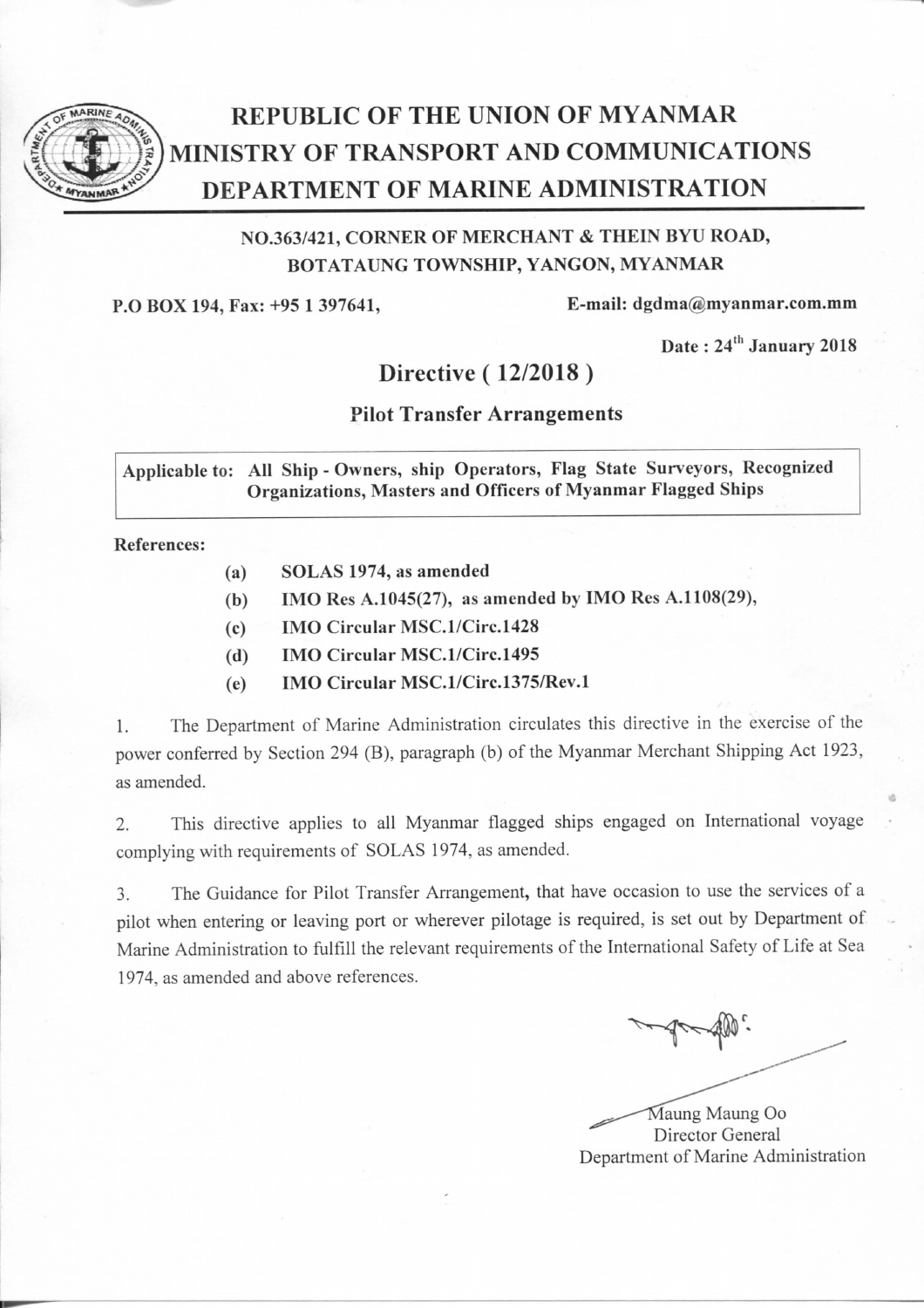

**Department of Marine Administration Ministry of Transport and Communications Republic of the Union of Myanmar**

# **GUIDANCE FOR PILOT TRANSFER ARRANGEMENT**

**2018**

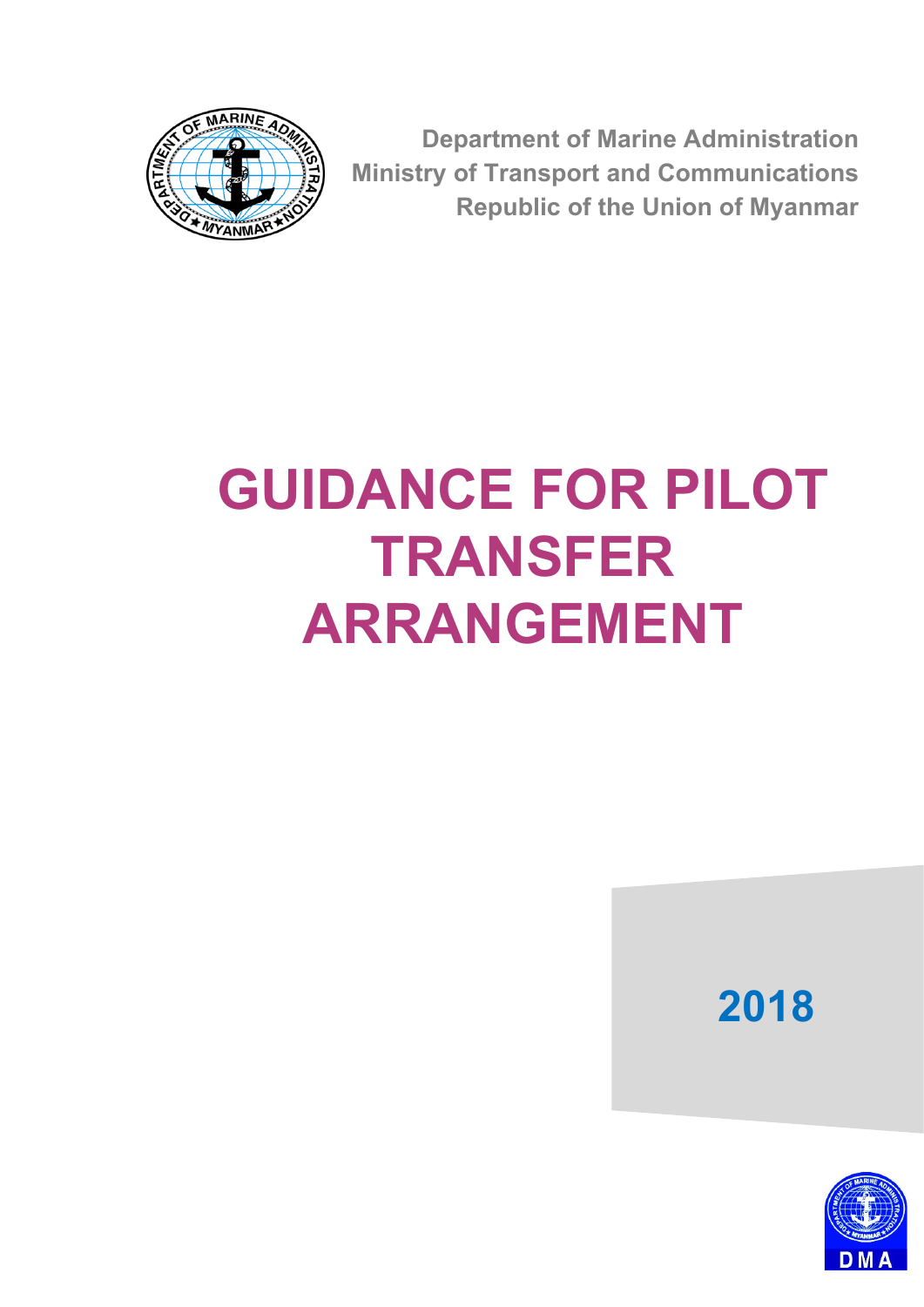## **Contents**

| Part II. AMENDMENTS TO THE RECOMMENDATION ON PILOT            |  |
|---------------------------------------------------------------|--|
| Part III. UNIFIED INTERPRETATION OF SOLAS REGULATION V/23  14 |  |
|                                                               |  |
|                                                               |  |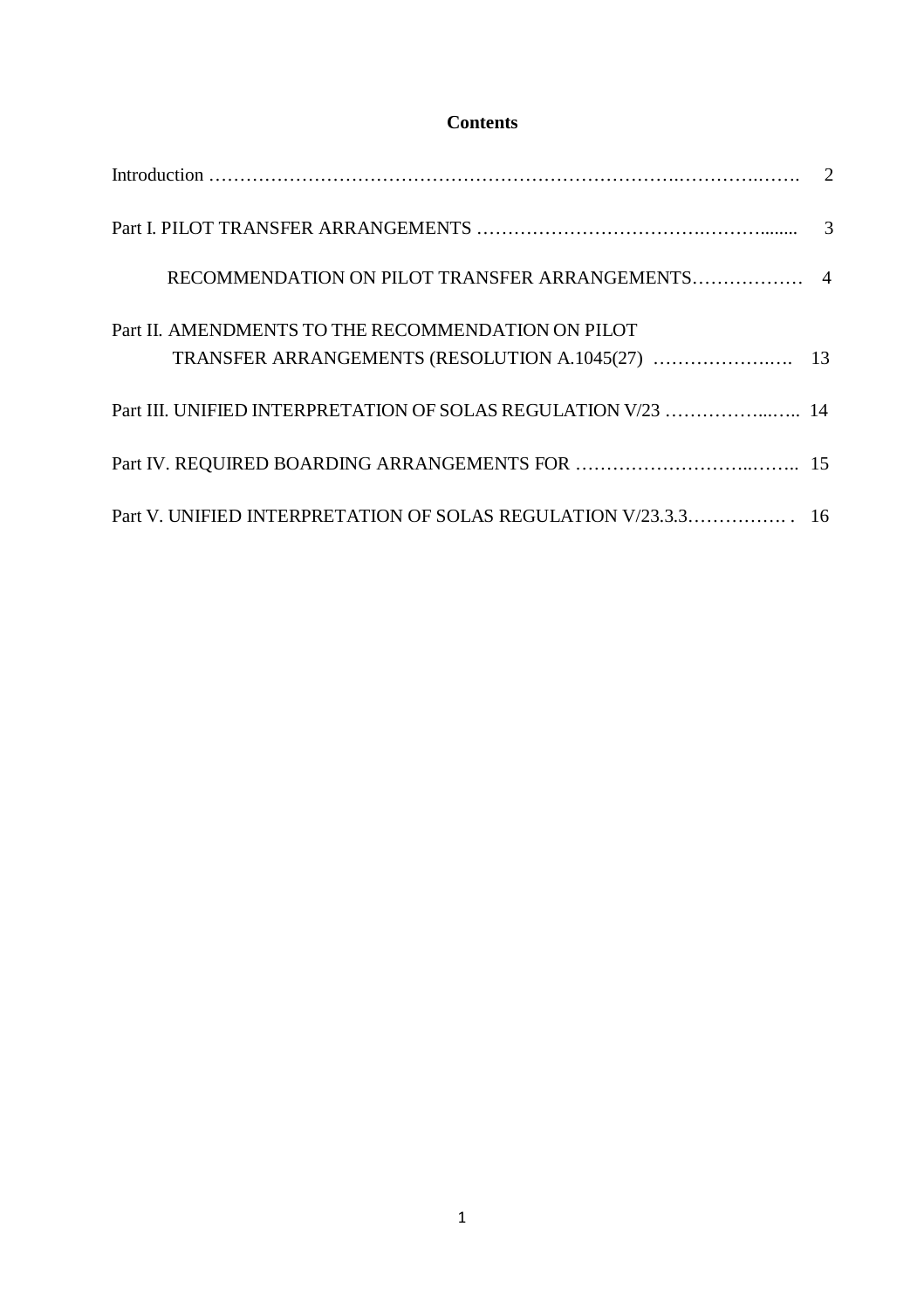#### **Introduction**

1 This Guidance applies to all vessels Myanmar Flagged ship that have occasion to use the services of a pilot when entering or leaving port, or wherever pilot age is required.

2 The purpose of this Guidance is to ensure that pilot transfer arrangements, use, and maintenance conform to standards at least equal to those set out in International Maritime Organization (IMO) Assembly Resolution [A.1045 \(27\), a](http://www.register-iri.com/forms/upload/A_27_Resolution_1045.pdf)s amended by IMO Assembly Resolution [A.1108\(29\).](http://www.register-iri.com/forms/upload/A%2029-Res.1108.pdf)

3 Pilot transfer arrangements shall meet the standards of SOLAS Regulation V/23 and corresponding IMO Assembly Resolution A.1045(27), as amended. Furthermore, in applying the relevant provisions of SOLAS Regulation V/23.3.3 for pilot transfer equipment and arrangements, the unified interpretation as contained in IMO Circula[r MSC.1/Circ.1495 s](http://www.register-iri.com/forms/upload/MSC.1-Circ.1495.pdf)hall be used as guidance.

4 Pilot transfer arrangements shall be provided to enable the pilot to embark and disembark safely on either side of the ship (SOLAS Regulation V/23, paragraph 3.1), with typical transfer arrangements shown in IMO Circular MSC.1/Circ. 1428. All pilot ladders used for pilot transfer shall be clearly identified with tags or other permanent marking so as to enable identification of each appliance for the purposes of survey, inspection, and record keeping. A record should be kept.

5 Concerning the installation date of pilot transfer equipment and arrangements stipulated in paragraph 1.2 of the International Convention for the Safety of Life at Seas (SOLAS) Regulation V/23, IMO Circular [MSC.1/Circ.1375/Rev.1](http://www.register-iri.com/forms/upload/MSC.1-Circ.1375-Rev.1.pdf) provides a unified interpretation.

6 This Guidance for Pilot Transfer Arrangement is herewith set out by the Department of Marine Administration stated in the Directive  $12/2018$  on  $24<sup>th</sup>$  Jan 2018.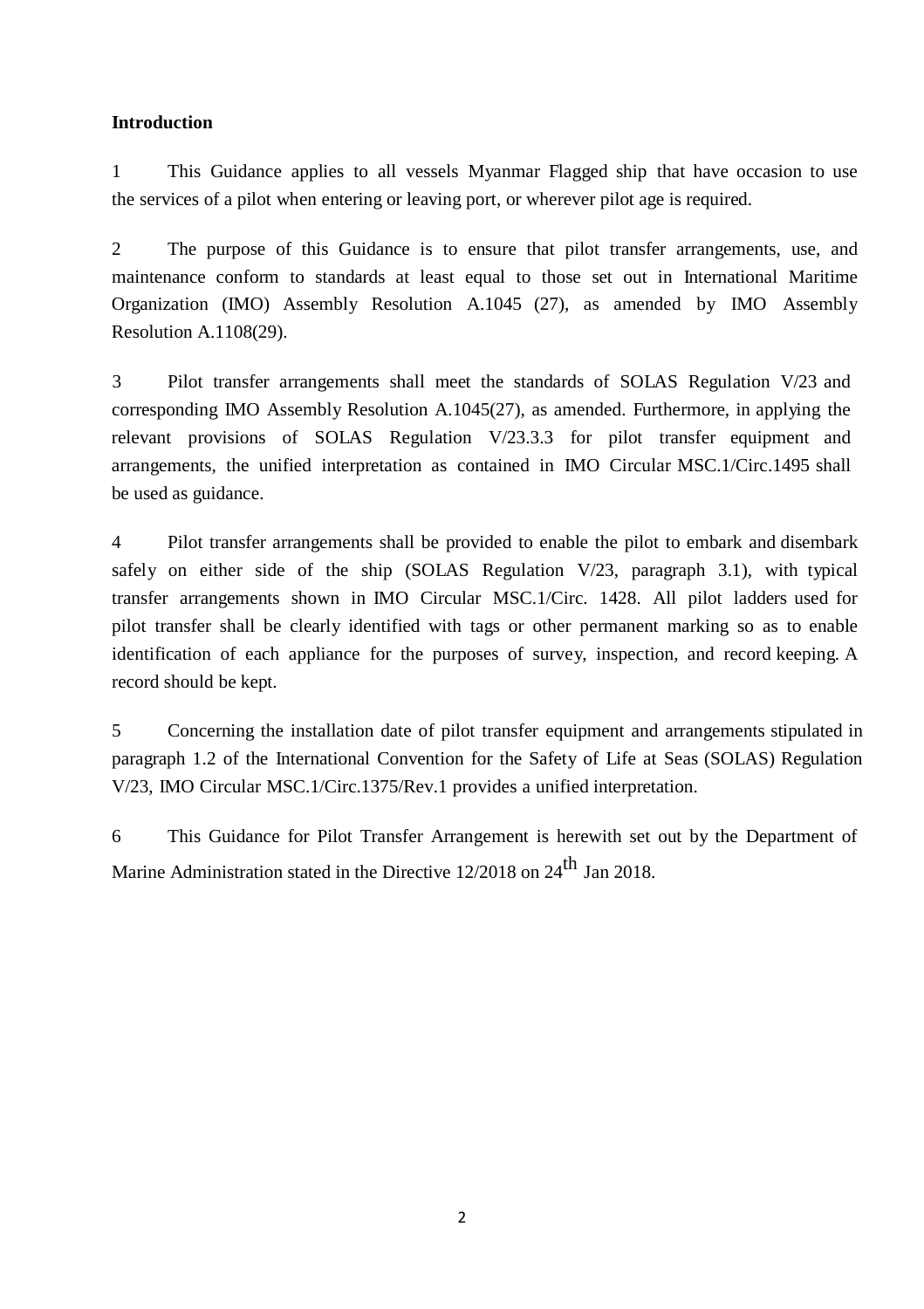## **Part I. PILOT TRANSFER ARRANGEMENTS (Reference Res: A.1045 (27), 30 Nov 2011)**

#### **THE ASSEMBLY,**

RECALLING Article 15(j) of the Convention on the International Maritime Organization regarding the functions of the Assembly in relation to regulations and guidelines concerning maritime safety,

NOTING the provisions of regulation V/23 of the International Convention for the Safety of Life at Sea (SOLAS), 1974, as amended,

HAVING CONSIDERED the recommendation made by the Maritime Safety Committee at its eighty-seventh session,

- 1. ADOPTS the "Recommendation on Pilot Transfer Arrangements", as set out in the Annex to the present resolution;
- 2. INVITES Governments to draw the attention of all concerned to this recommendation;
- 3. FURTHER INVITES Governments to ensure that mechanical pilot hoists are not used;
- 4. REQUESTS Governments to ensure that pilot ladders and their arrangements, use and maintenance conform to standards not inferior to those set out in the annex to the present resolution;
- 5. REVOKES resolution A.889(21).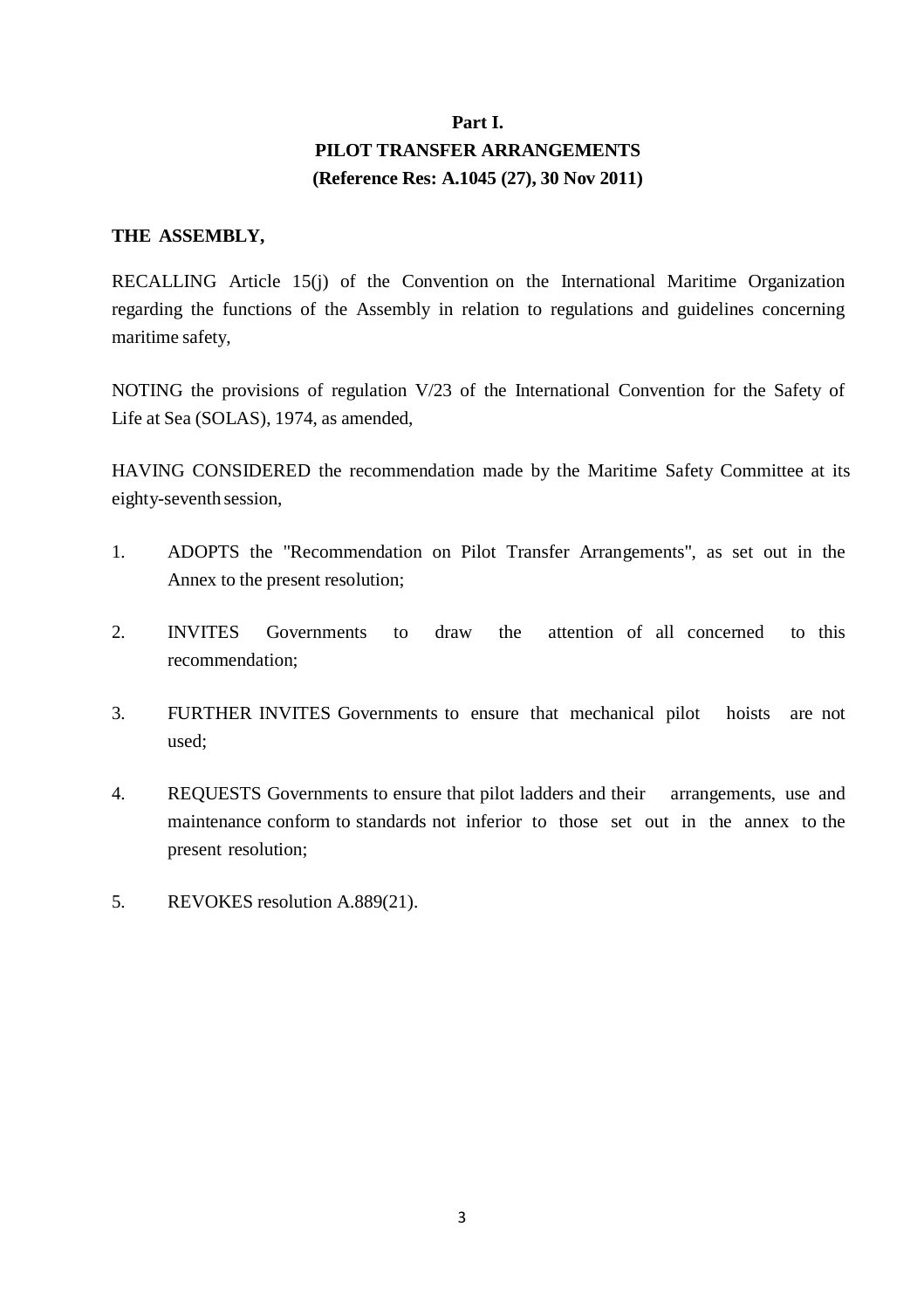#### **Annex**

## **RECOMMENDATION ON PILOT TRANSFER ARRANGEMENTS**

## **1 GENERAL**

Ship designers are encouraged to consider all aspects of pilot transfer arrangements at an early stage in design. Equipment designers and manufacturers are similarly encouraged, particularly with respect to the provisions of paragraphs 2.1.2, 3.1 and 3.3.

## **2 PILOT LADDERS**

A pilot ladder should be certified by the manufacturer as complying with this section or with the requirements of an international standard acceptable to the Organization.<sup>1</sup>

## **2.1 Position and construction**

2.1.1 The securing strong points, shackles and securing ropes should be at least as strong as the side ropes specified in section 2.2 below.

**2.1.2** The steps of the pilot ladders should comply with the following requirements:

- .1 if made of hardwood, they should be made in one piece, free of knots;
- .2 if made of material other than hardwood, they should be of equivalent strength, stiffness and durability to the satisfaction of the Administration;
- .3 the four lowest steps may be of rubber of sufficient strength and stiffness or other material to the satisfaction of the Administration;
- .4 they should have an efficient non-slip surface;
- .5 they should be not less than 400 mm between the side ropes, 115 mm wide and 25 mm in depth, excluding any non-slip device or grooving;
- .6 they should be equally spaced not less than 310 mm or more than 350 mm apart; and
- .7 they should be secured in such a manner that each will remain horizontal.

**2.1.3** No pilot ladder should have more than two replacement steps which are secured in position by a method different from that used in the original construction of the ladder, and any steps so secured should be replaced as soon as reasonably practicable by steps secured in position by the method used in the original construction of the

<sup>&</sup>lt;sup>1</sup>Refer to the recommendations by the International Organization for Standardization, in particular publication ISO 799:2004, *Ships and marine technology – Pilot ladders*.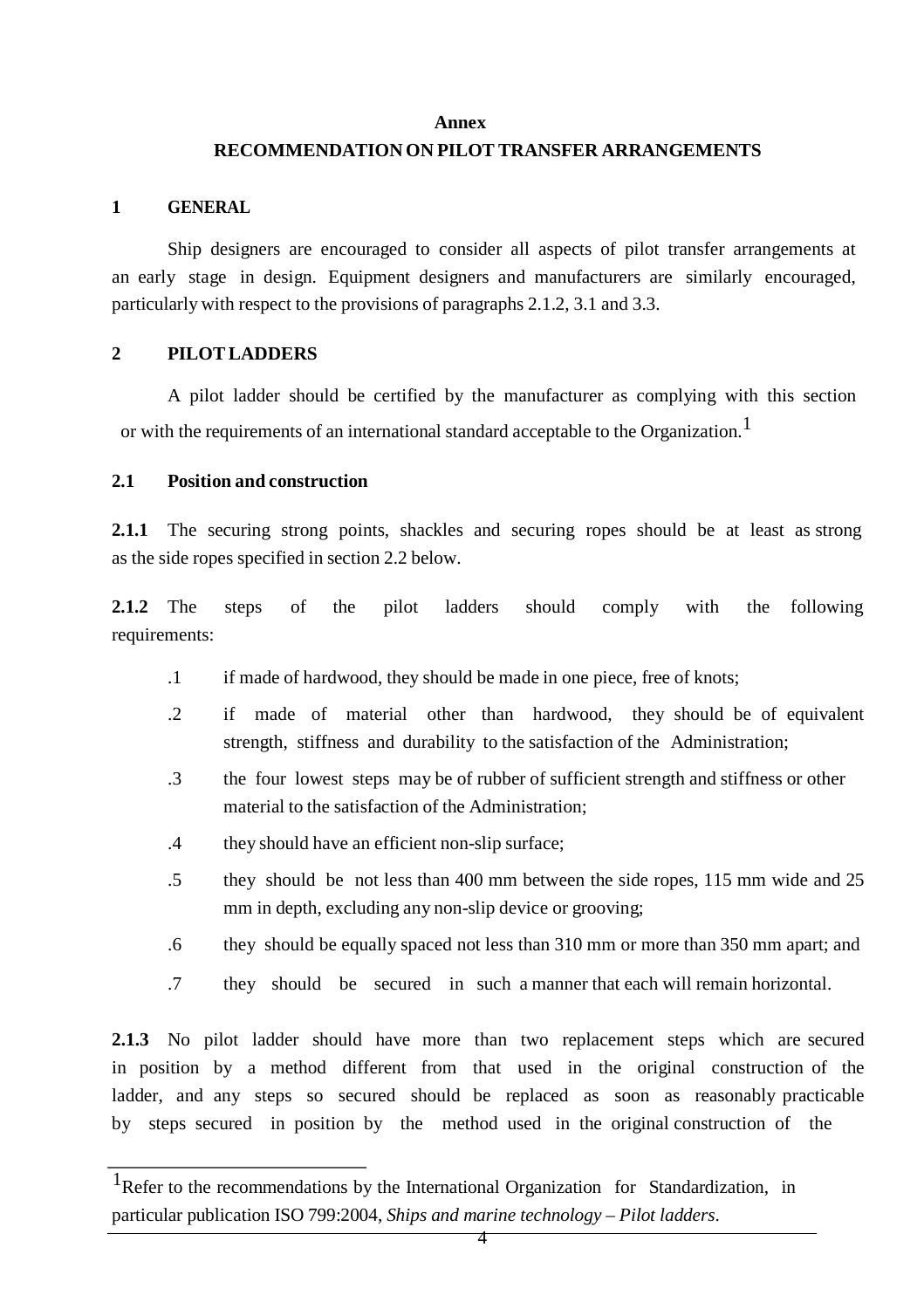by steps secured in position by the method used in the original construction of the pilot ladder. When any replacement step is secured to the side ropes of the pilot ladder by means of grooves in the sides of the step, such grooves should be in the longer sides of the step.

**2.1.4** Pilot ladders with more than five steps should have spreader steps not less than 1.8 m long provided at such intervals as will prevent the pilot ladder from twisting. The lowest spreader step should be the fifth step from the bottom of the ladder and the interval between any spreader step and the next should not exceed nine steps.

**2.1.5** When a retrieval line is considered necessary to ensure the safe rigging of a pilot ladder, the line should be fastened at or above the last spreader step and should lead forward. The retrieval line should not hinder the pilot nor obstruct the safe approach of the pilot boat.

**2.1.6** A permanent marking should be provided at regular intervals (e.g. 1m) throughout the length of the ladder consistent with ladder design, use and maintenance in order to facilitate the rigging of the ladder to the required height.

#### **2.2 Ropes**

**2.2.1** The side ropes of the pilot ladder should consist of two uncovered ropes not less than 18 mm in diameter on each side and should be continuous, with no joints and have a breaking strength of at least 24 Kilo New tons per side rope. The two side ropes should each consist of one continuous length of rope, the midpoint half-length being located on a thimble large enough to accommodate at least two passes of side rope.<sup>2</sup>

**2.2.2** Side ropes should be made of manila or other material of equivalent strength, durability, elongation characteristics and grip which has been protected against actinic degradation and is satisfactory to the Administration.

**2.2.3** Each pair of side ropes should be secured together both above and below each step with a mechanical clamping device properly designed for this purpose, or seizing method with step fixtures ( chocks or widgets ), which holds each step level when the ladder is hanging freely. The preferred method is seizing.<sup>2</sup>

 $2$  Refer to the recommendations by the International Organization for Standardization, in particular publication ISO 799:2004, *Ships and marine technology — Pilot ladders*, part 4.3a and part 3, paragraph 3.2.1.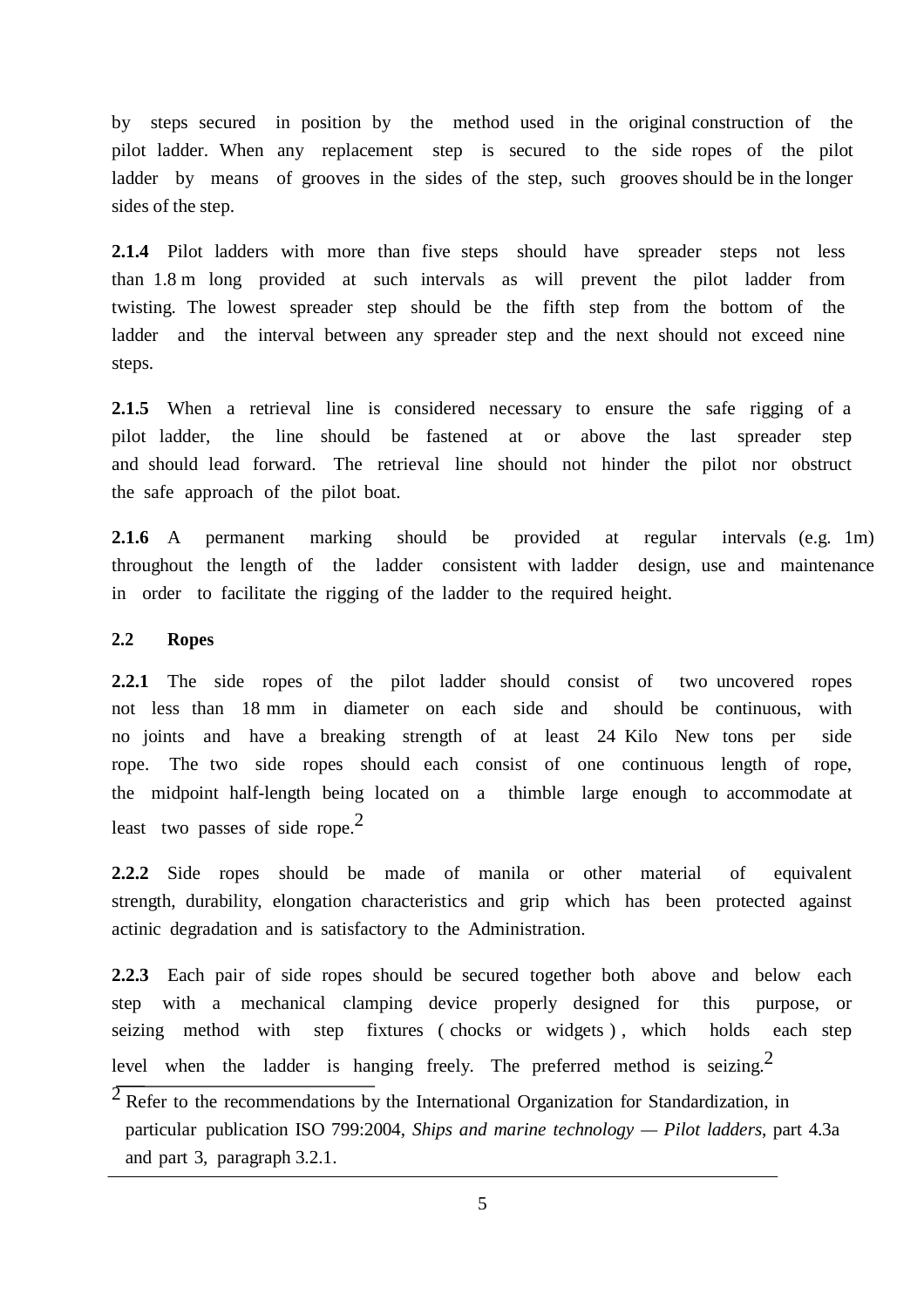## **3 ACCOMMODATION LADDERS USED IN CONJUNCTION WITH PILOT LADDERS**

3.1 Arrangements which may be more suitable for special types of ships may be accepted, provided that they are equally safe.

3.2 The length of the accommodation ladder should be sufficient to ensure that its angle of slope does not exceed 45°. In ships with large draft ranges, several pilot ladder hanging positions may be provided, resulting in lesser angles of slope. The accommodation ladder should be at least 600 mm in width.

3.1 The lower platform of the accommodation ladder should be in a horizontal position and secured to the ship's side when in use. The lower platform should be a minimum of 5 m above sea level.

3.2 Intermediate platforms, if fitted, should be self-leveling. Treads and steps of the accommodation ladder should be so designed that an adequate and safe foothold is given at the operative angles.

3.3 The ladder and platform should be equipped on both sides with stanchions and rigid handrails, but if hand ropes are used they should be tight and properly secured. The vertical space between the handrail or hand rope and the stringers of the ladder should be securely fenced.

3.4 The pilot ladder should be rigged immediately adjacent to the lower platform of the accommodation ladder and the upper end should extend at least 2 m above the lower platform. The horizontal distance between the pilot ladder and the lower platform should be between 0.1 and 0.2 m.

3.5 If a trapdoor is fitted in the lower platform to allow access from and to the pilot ladder, the aperture should not be less than 750 mm x 750 mm. The trapdoor should open upwards and be secured either flat on the embarkation platform or against the rails at the aft end or outboard side of the platform and should not form part of the handholds. In this case the after part of the lower platform should also be fenced as specified in paragraph 3.5 above, and the pilot ladder should extend above the lower platform to the height of the handrail and remain in alignment with and against the ship's side.

6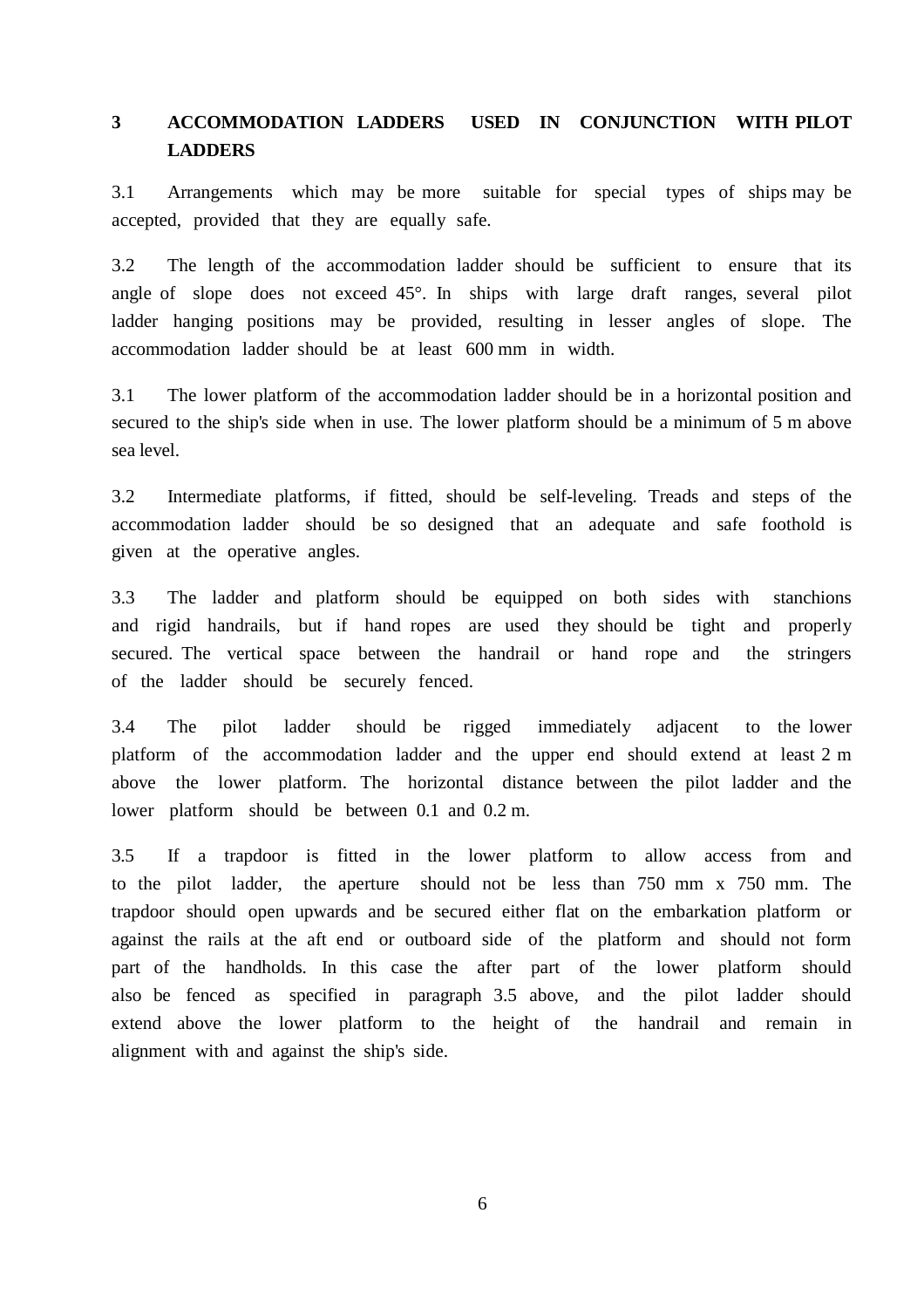3.6 Accommodation ladders, together with any suspension arrangements or attachments fitted and intended for use in accordance with this recommendation, should be to the satisfaction of the Administration<sup>3</sup>.

#### 4 ACCESS TO DECK

Means should be provided to ensure safe, convenient and unobstructed passage for any person embarking on, or disembarking from, the ship between the head of the pilot ladder, or of any accommodation ladder, and the ship's deck; such access should be gained directly by a platform securely guarded by handrails. Where such passage is by means of:

- .1 a gateway in the rails or bulwark, adequate handholds should be provided at the point of embarking on or disembarking from the ship on each side which should be not less than 0.7 m or more than 0.8 m apart. Each handhold should be rigidly secured to the ship's structure at or near its base and also at a higher point, not less than 32 mm in diameter and extend not less than 1.2 m above the top of the bulwarks. Stanchions or handrails should not be attached to the bulwark ladder;
- .2 a bulwark ladder should be securely attached to the ship to prevent overturning. Two handhold stanchions should be fitted at the point of embarking on or disembarking from the ship on each side which should be not less than 0.7 m or more than 0.8 m apart. Each stanchion should be rigidly secured to the ship's structure at or near its base and also at a higher point, should be not less than 32 mm in diameter and should extend not less than 1.2 m above the top of the bulwarks. Stanchions or handrails should not be attached to the bulwark ladder.

#### 5 SAFE APPROACH OF THE PILOT BOAT

Where rubbing bands or other constructional features might prevent the safe approach of a pilot boat, these should be cut back to provide at least 6 meters of unobstructed ship's side. Specialized offshore ships less than 90 m or other similar ships less than 90 m for which a 6 m gap in the rubbing bands would not

### **<sup>3</sup> MECHANICAL PILOT HOISTS**

The use of mechanical pilot hoists is prohibited by SOLAS regulation V/23.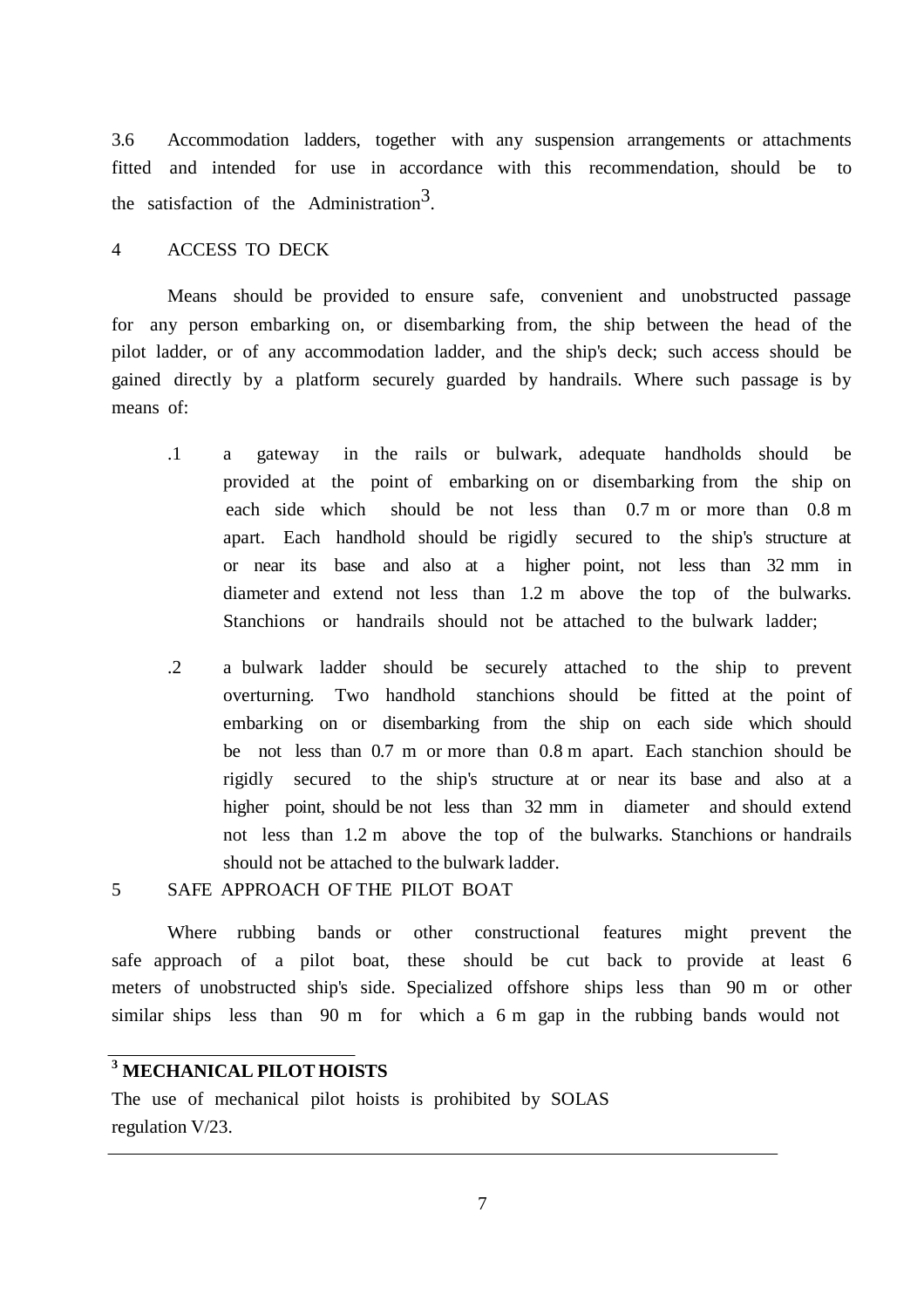be practicable, as determined by the Administration, do not have to comply with this requirement. In this case, other appropriate measures should be taken to ensure that persons are able to embark and disembark safely.

6 Refer to SOLAS regulation II-1/3-9 concerning accommodation ladders.

#### **7 INSTALLATION OF PILOT LADDER WINCH REELS**

#### **7.1 Point of access**

**7.1.1** When a pilot ladder winch reel is provided it should be situated at a position which will ensure persons embarking on, or disembarking from, the ship between the pilot ladder and the point of access to the ship, have safe, convenient and unobstructed access to or egress from the ship.

**7.1.2** The point of access to or egress from the ship may be by a ship's side opening, an accommodation ladder when a combination arrangement is provided, or a single section of pilot ladder.

**7.1.3** The access position and adjacent area should be clear of obstructions, including the pilot ladder winch reel, for distances as follows:

- .1 a distance of 915 mm in width measured longitudinally;
- .2 a distance of 915 mm in depth, measured from the ship's side plating inwards; and
- .3 a distance of 2,200 mm in height, measured vertically from the access deck.

## **7.2 Physical positioning of pilot ladder winch reels**

**7.2.1** Pilot ladder winch reels are generally fitted on the ship's upper ( main ) deck or at a ship's side opening which may include side doors, gangway locations or bunkering points. Winch reels fitted on the upper deck may result in very long pilot ladders.

**7.2.2** Pilot ladder winch reels which are fitted on a ship's upper deck for the purpose of providing a pilot ladder which services a ship side opening below the upper deck or, alternatively, an accommodation ladder when a combination arrangement is provided should:

.1 be situated at a location on the upper deck from which the pilot ladder is able to be suspended vertically, in a straight line, to a point adjacent to the ship side opening access point or the lower platform of the accommodation ladder;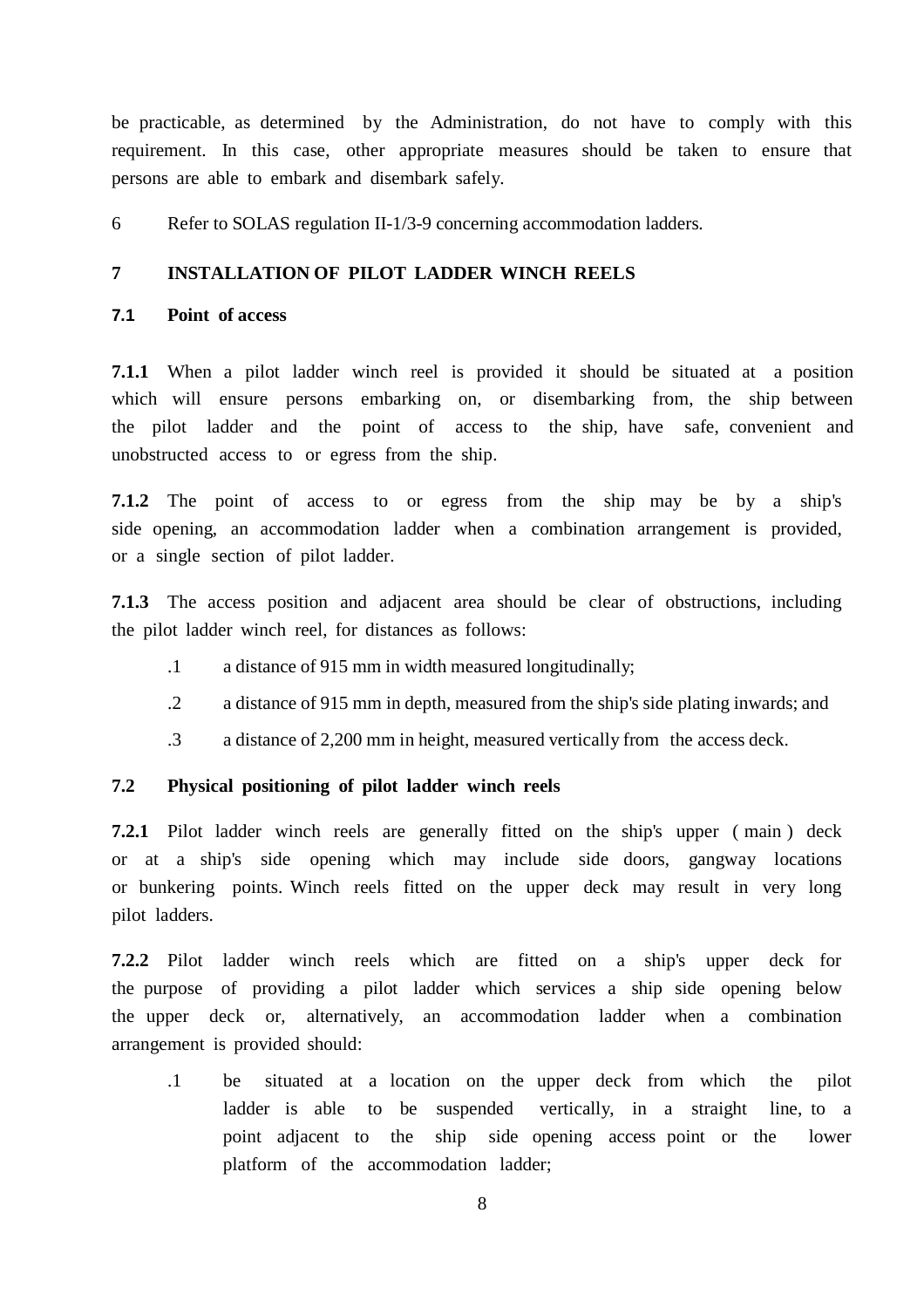- .2 be situated at a location which provides a safe, convenient and unobstructed passage for any person embarking on, or disembarking from, the ship between the pilot ladder and the place of access on the ship;
- .3 be situated so that safe and convenient access is provided between the pilot ladder and the ship's side opening by means of a platform which should extend outboard from the ship's side for a minimum distance of 750 mm, with a longitudinal length of a minimum of 750 mm. The platform should be securely guarded by handrails;
- .4 safely secure the pilot ladder and manropes to the ship's side at a point on the ships side at a distance of 1,500 mm above the platform access point to the ship side opening or the lower platform of the accommodation ladder; and
- .5 if a combination arrangement is provided, have the accommodation ladder secured to the ship's side at or close to the lower platform so as to ensure that the accommodation ladder rests firmly against the ship's side.
- **7.2.3** Pilot ladder winch reels fitted inside a ship's side opening should:
	- .1 be situated at a position which provides a safe, convenient and unobstructed passage for any person embarking on, or disembarking from, the ship between the pilot ladder and the place of access on the ship;
	- .2 be situated at a position which provides an unobstructed clear area with a minimum length of 915 mm and minimum width of 915 mm and minimum vertical height of 2,200 mm; and
	- .3 if situated at a position which necessitates a section of the pilot ladder to be partially secured in a horizontal position on the deck so as to provide a clear access as described above, then allowance should be made so that this section of the pilot ladder may be covered with a rigid platform for a minimum distance of 915 mm measured horizontally from the ship's side inwards.

#### **7.3 Handrails and handgrips**

Handrails and handgrips should be provided in accordance with section 5 to assist the pilot to safely transfer between the pilot ladder and the ship, except as noted in paragraph 7.2.2.3 for arrangements with platforms extending outboard. The horizontal distance between the handrails and/or the handgrips should be not less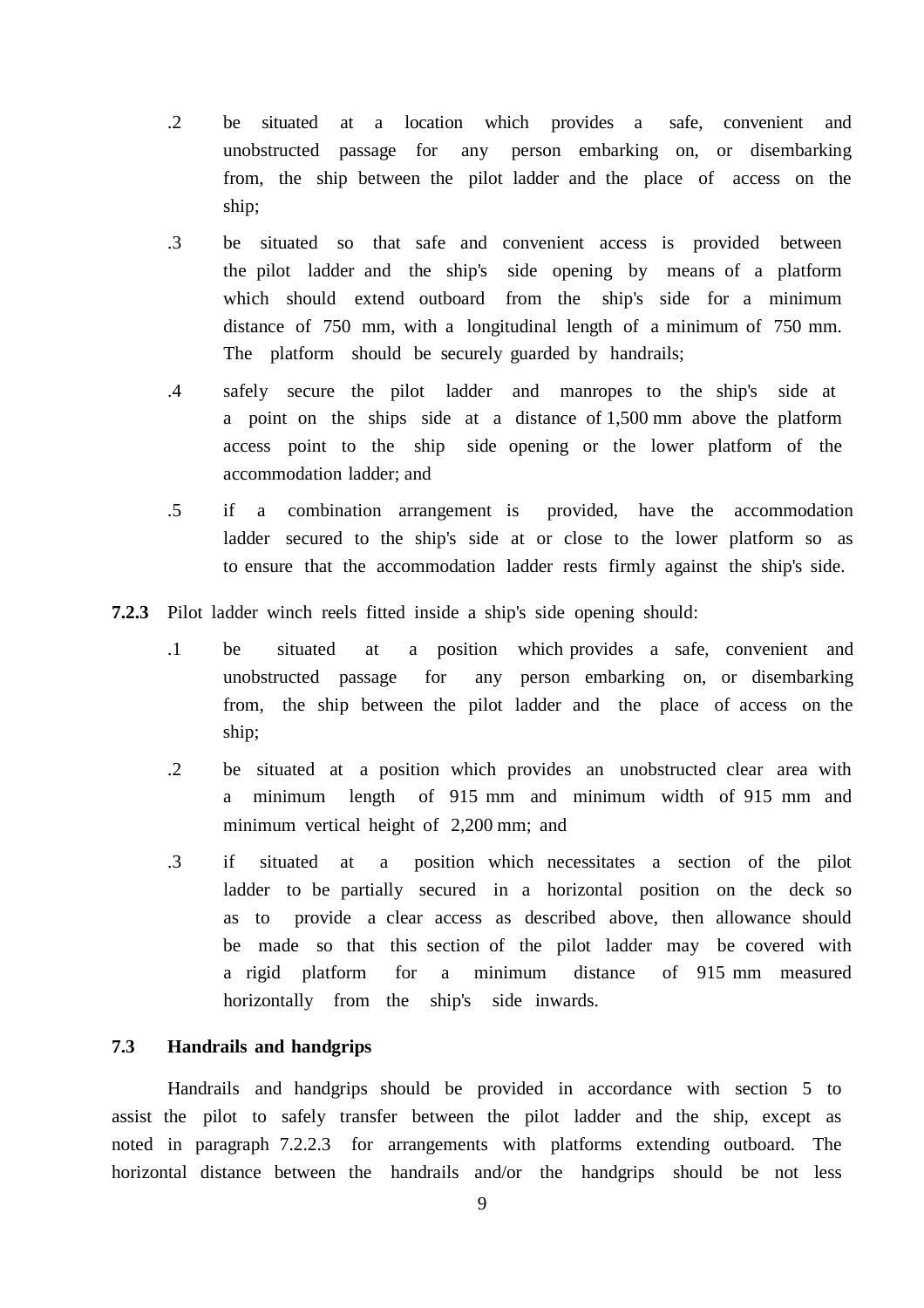than 0.7 m or more than 0.8 m apart.

#### **7.4 Securing of the pilot ladder**

Where the pilot ladder is stowed on a pilot ladder winch reel which is located either within the ship's side opening or on the upper deck:

- .1 the pilot ladder winch reel should not be relied upon to support the pilot ladder when the pilot ladder is in use;
- .2 the pilot ladder should be secured to a strong point, independent of the pilot ladder winch reel; and
- .3 the pilot ladder should be secured at deck level inside the ship side opening or, when located on the ship's upper deck, at a distance of not less than 915 mm measured horizontally from the ship's side inwards.

#### **7.5 Mechanical securing of pilot ladder winch reel**

**7.5.1** All pilot ladder winch reels should have means of preventing the winch reel from being accidentally operated as a result of mechanical failure or human error.

**7.5.2** Pilot ladder winch reels may be manually operated or, alternatively, powered by either electrical, hydraulic or pneumatic means.

**7.5.3** Manually operated pilot ladder winch reels should be provided with a brake or other suitable arrangements to control the lowering of the pilot ladder and to lock the winch reel in position once the pilot ladder is lowered into position.

**7.5.4** Electrical, hydraulic or pneumatically driven pilot ladder winch reels should be fitted with safety devices which are capable of cutting off the power supply to the winch reel and thus locking the winch reel in position.

**7.5.5** Powered winch reels should have clearly marked control levers or handles which may be locked in a neutral position.

**7.5.6** A mechanical device or locking pin should also be utilized to lock powered winch reels.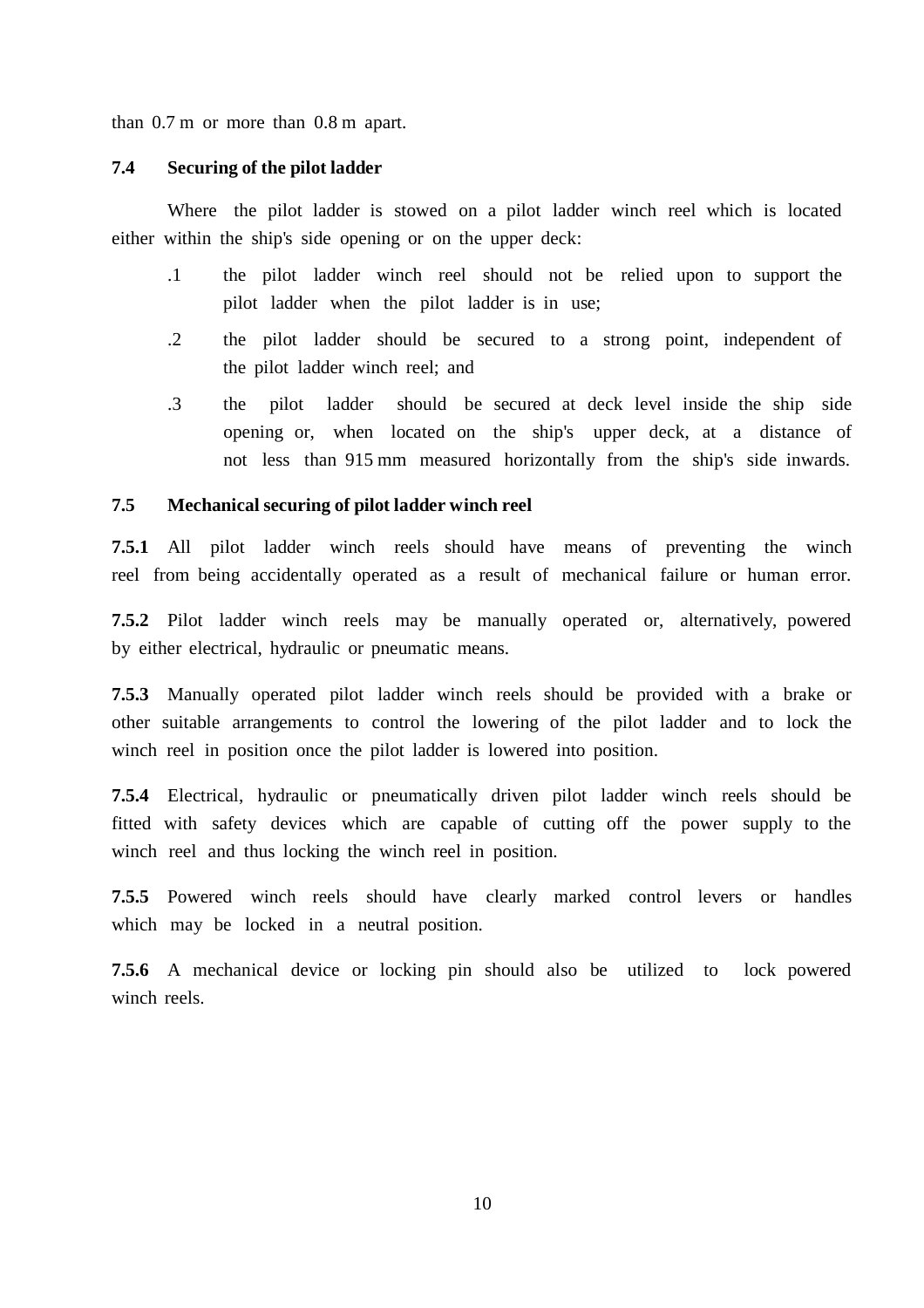#### **Part II.**

## **AMENDMENTS TO THE RECOMMENDATION ON PILOTTRANSFER ARRANGEMENTS (RESOLUTION A.1045 (27) (Reference Res: .1108 (29), 2 December 2015)**

#### **THE ASSEMBLY,**

RECALLING Article 15 (j) of the Convention on the International Maritime Organization regarding the functions of the Assembly in relation to regulations and guidelines concerning maritime safety,

RECALLING ALSO the provisions of regulation V/23 of the International Convention for the Safety of Life at Sea ( SOLAS ), 1974, as amended,

RECALLING FURTHER resolution A.1045 (27) by which it adopted the Recommendation on pilot transfer arrangements,

HAVING CONSIDERED the recommendation made by the Maritime Safety Committee at its ninety-fifth session,

1 ADOPTS the amendments to the Recommendation on pilot transfer arrangements ( resolution A.1045 ( 27 ) ), set out in the annex to the present resolution;

2 INVITES Governments to draw the attention of all concerned to these amendments to the Recommendation;

3 REQUESTS Governments to ensure that pilot ladders and their arrangements, use and maintenance conform to standards not inferior to those set out in the annex to resolution A.1045 ( 27 ), as amended by the present resolution.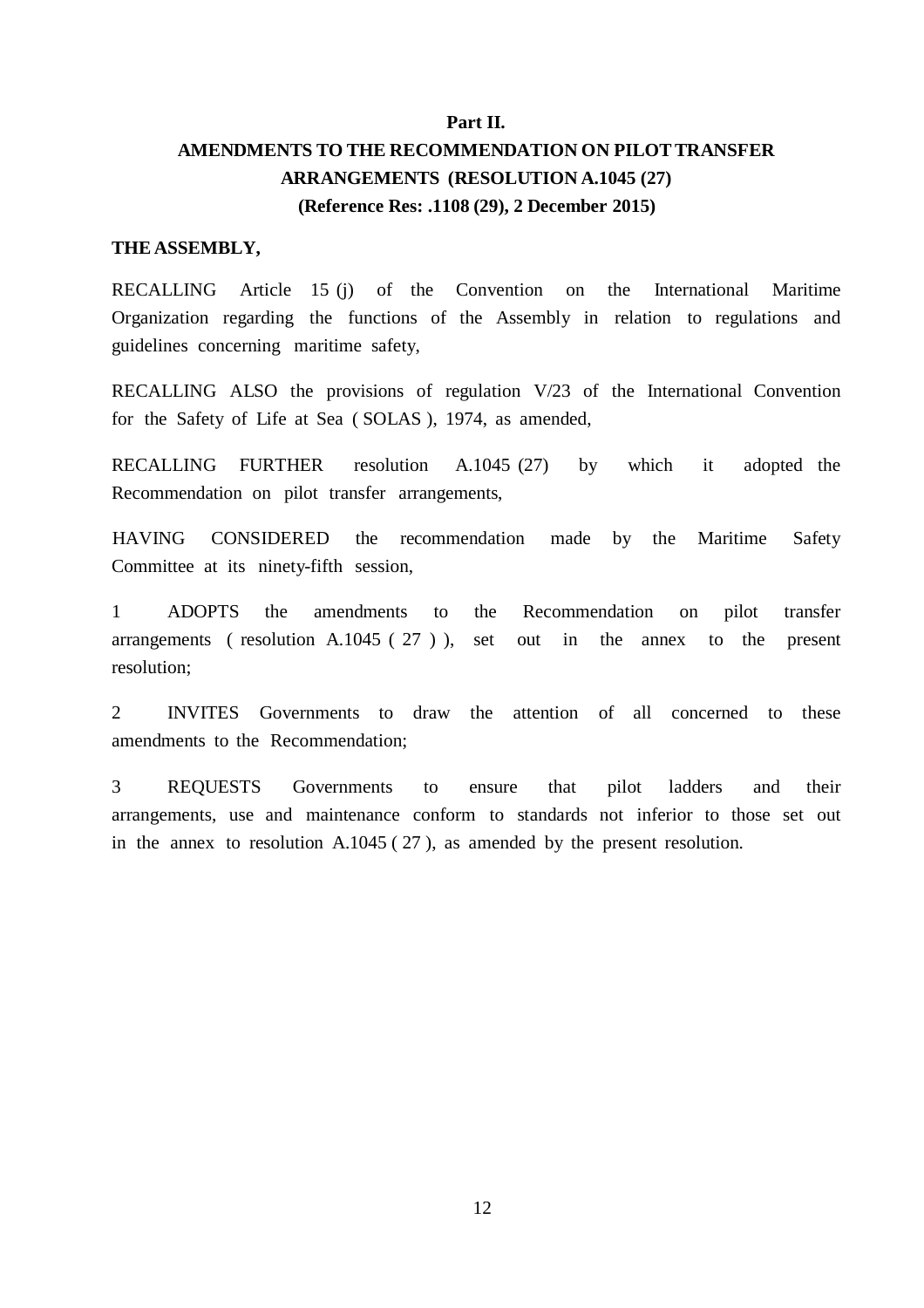## **AMENDMENTS TO THE RECOMMENDATION ON PILOT TRANSFER ARRANGEMENTS (RESOLUTION A.1045 (27))**

#### **5 ACCESS TO DECK**

The existing paragraphs 5.1 and 5.2 are amended to read as follows:

.1 a gateway in the rails or bulwark, adequate handholds should be provided at the point of embarking on or disembarking from the ship on each side which should be not less than 0.7 m or more than 0.8 m apart. Each handhold should be rigidly secured to the ship's structure at or near its base and also at a higher point, should be not less than 32 mm in diameter and should extend not less than 1.2 m above the deck to which it is fitted; and

.2 a bulwark ladder, two separate handhold stanchions should be fitted at the point of embarking on or disembarking from the ship on each side which should be not less than 0.7 m or more than 0.8 m apart. The bulwark ladder should be securely attached to the ship to prevent overturning. Each stanchion should be rigidly secured to the ship's structure at or near its base and also at a higher point, should be not less than 32 mm in diameter and should extend not less than 1.2 m above the top of the bulwarks. Stanchions or handrails should not be attached to the bulwark ladder."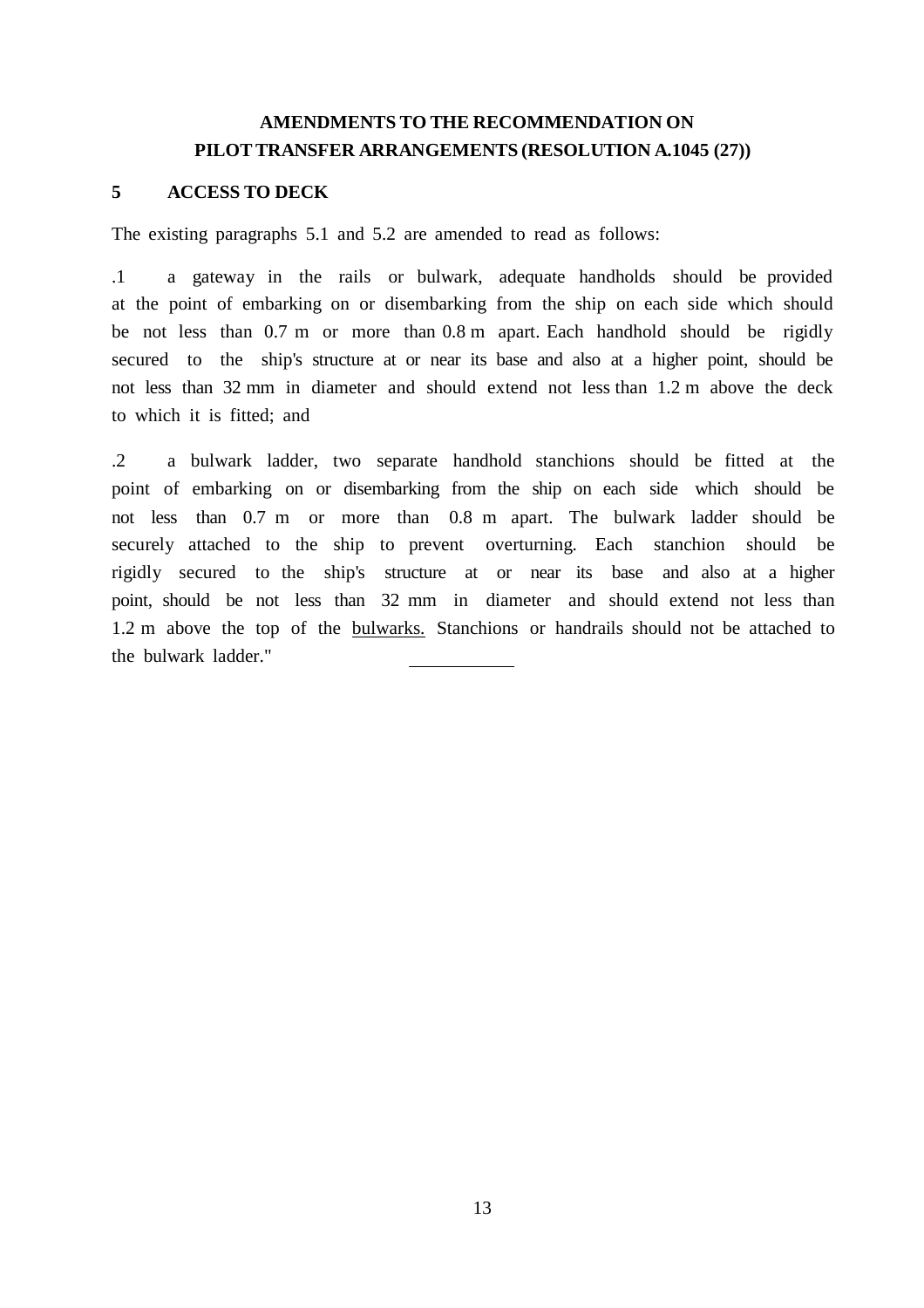#### **Part III.**

## **UNIFIED INTERPRETATION OF SOLAS REGULATION V/23** (Reference: IMO Circular MSC.1/Circ.1375/Rev.1, 28 May 2012)

1 The Maritime Safety Committee, at its ninetieth session ( 16 to 25 May 2012 ), reviewed and approved a revised unified interpretation of SOLAS regulation V/23 concerning the installation date of pilot transfer equipment and arrangements, stipulated in paragraph 1.2 of the regulation, as follows:

- .1 for ships for which the building contract is placed on or after 1 July 2012, or in the absence of the contract, constructed on or after 1 July 2012, " installed on or after 1 July 2012" means any installation on the ship; and
- .2 for ships other than those ships prescribed in .1 above, "installed on or after 1 July 2012" means a contractual delivery date for the system, in its entirety or for individual components of the system, as relevant, to the ship on or after 1 July 2012 or, in the absence of a contractual delivery date, the actual delivery of the system, in its entirety or for individual components, to the ship on or after 1 July 2012. This does not apply to equipment and arrangements covered by paragraph 1.4 of regulation V/23.

2 Department of Marine administration uses the above revised interpretation when applying SOLAS regulation V/23 and to bring it to the attention of all parties concerned.

3 This circular revokes MSC.1/Circ.1375.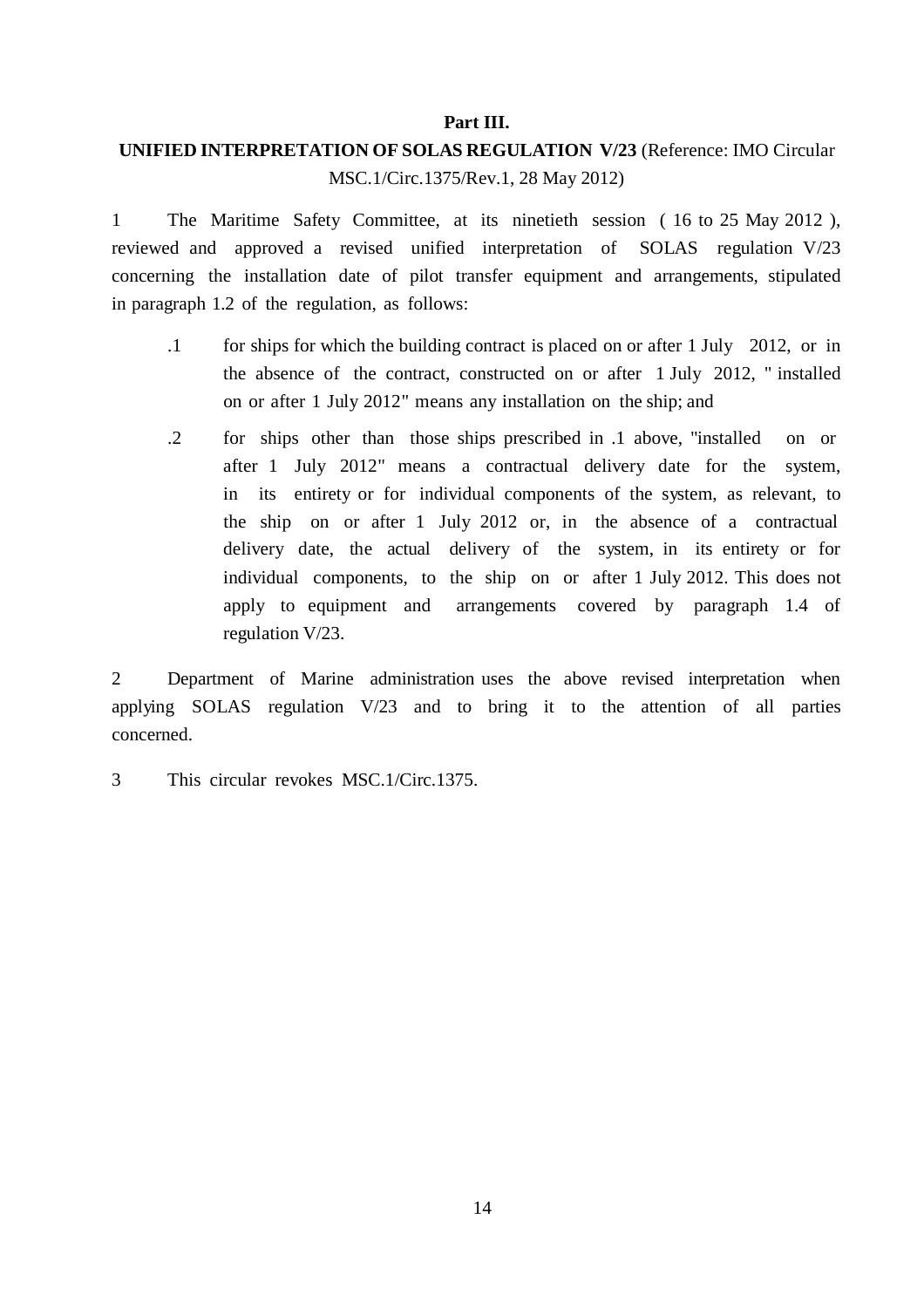#### **Part IV.**

## **REQUIRED BOARDING ARRANGEMENTS FOR (Reference: IMO Circular MSC.1/Circ.1428, 28 May 2012)**

1 The Maritime Safety Committee, at its eighty-eighth session ( 24 November to 3 December 2010), approved amendments to SOLAS regulation V/23 which, inter alia, include amendments to the Required Boarding Arrangements for Pilots ( resolution MSC.308(88)). In addition, the twenty-seventh regular session of the Assembly, in December 2011, adopted resolution A.1045 (27) on Pilot transfer arrangements.

2 These changes required amendments to the poster previously circulated under cover of MSC/Circ.568/Rev.1. The attached revised poster incorporates the most significant changes adopted by MSC 88.

3 The Maritime Safety Committee, at its ninetieth session ( 16 to 25 May 2012 ), concurred with the recommendation of the fifty-seventh session of the NAV Sub-Committee regarding Required boarding arrangements for pilots (6 to 10 June 2011) and approved a revision of the poster.

4 As advised by the IMO Maritime Safety Committee, the Department of Marine Administration uses the revised poster and bring it to the attention of pilots, seafarers, ship owners, ship operators and others concerned with pilot boarding arrangements.

 $***$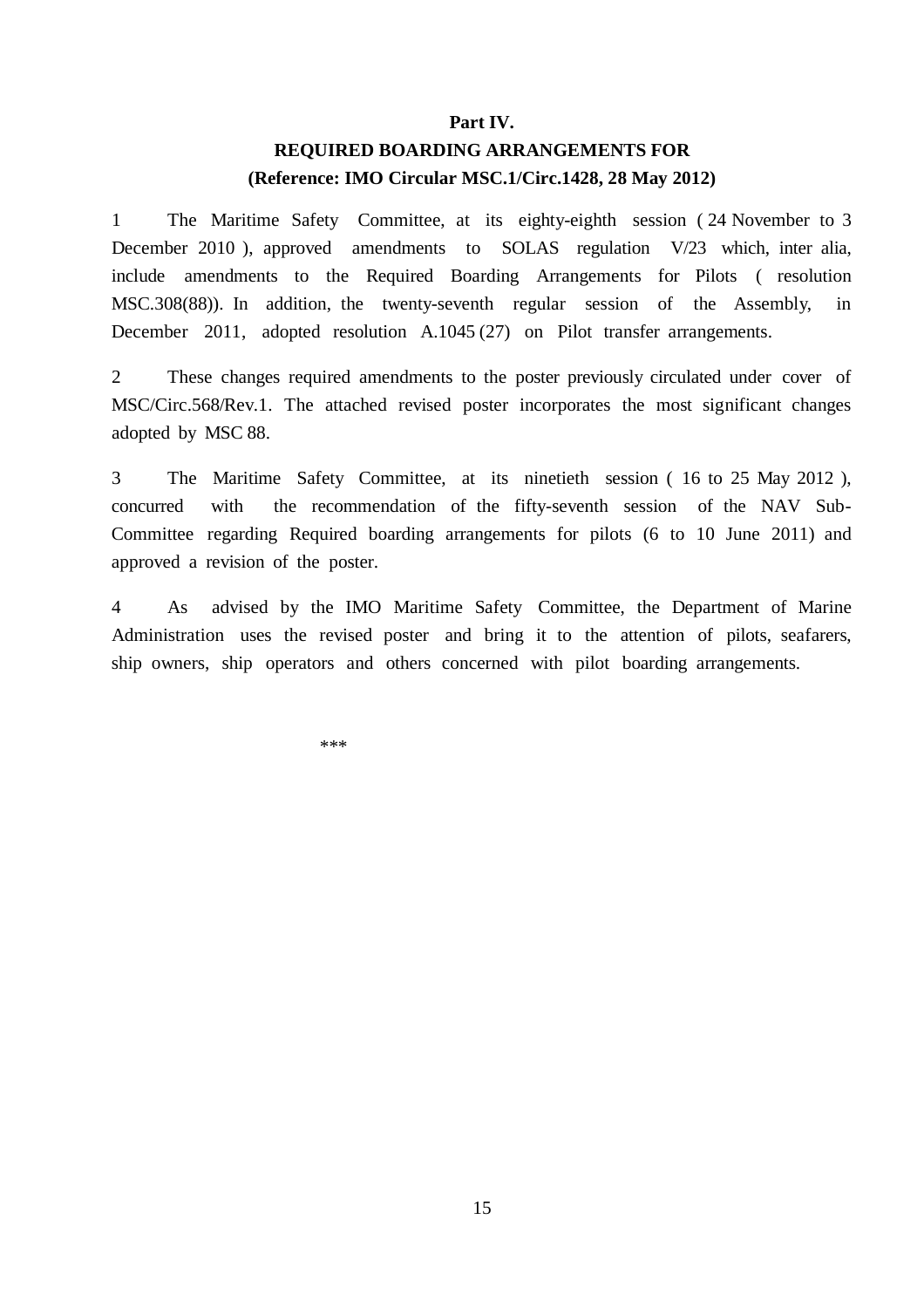**PART V. UNIFIED INTERPRETATION OF SOLAS REGULATION V/23.3.3** (Reference: IMO Circular MSC.1/Circ.1495, 21 November 2014)

1 The Maritime Safety Committee, at its ninety-fourth session ( 17 to 21 November 2014 ), approved a unified interpretation of SOLAS regulation V/23.3.3 on Pilot transfer arrangements, prepared by the Sub-Committee on Navigation, Communications and Search and Rescue ( NCSR ), at its first session, as set out in the annex.

2 Department of Marine Administration uses the unified interpretation as guidance when applying the relevant provisions of SOLAS regulation V/23.3.3 for pilot transfer equipment and arrangements, and to bring this unified interpretation to the attention of all parties concerned.

\*\*\*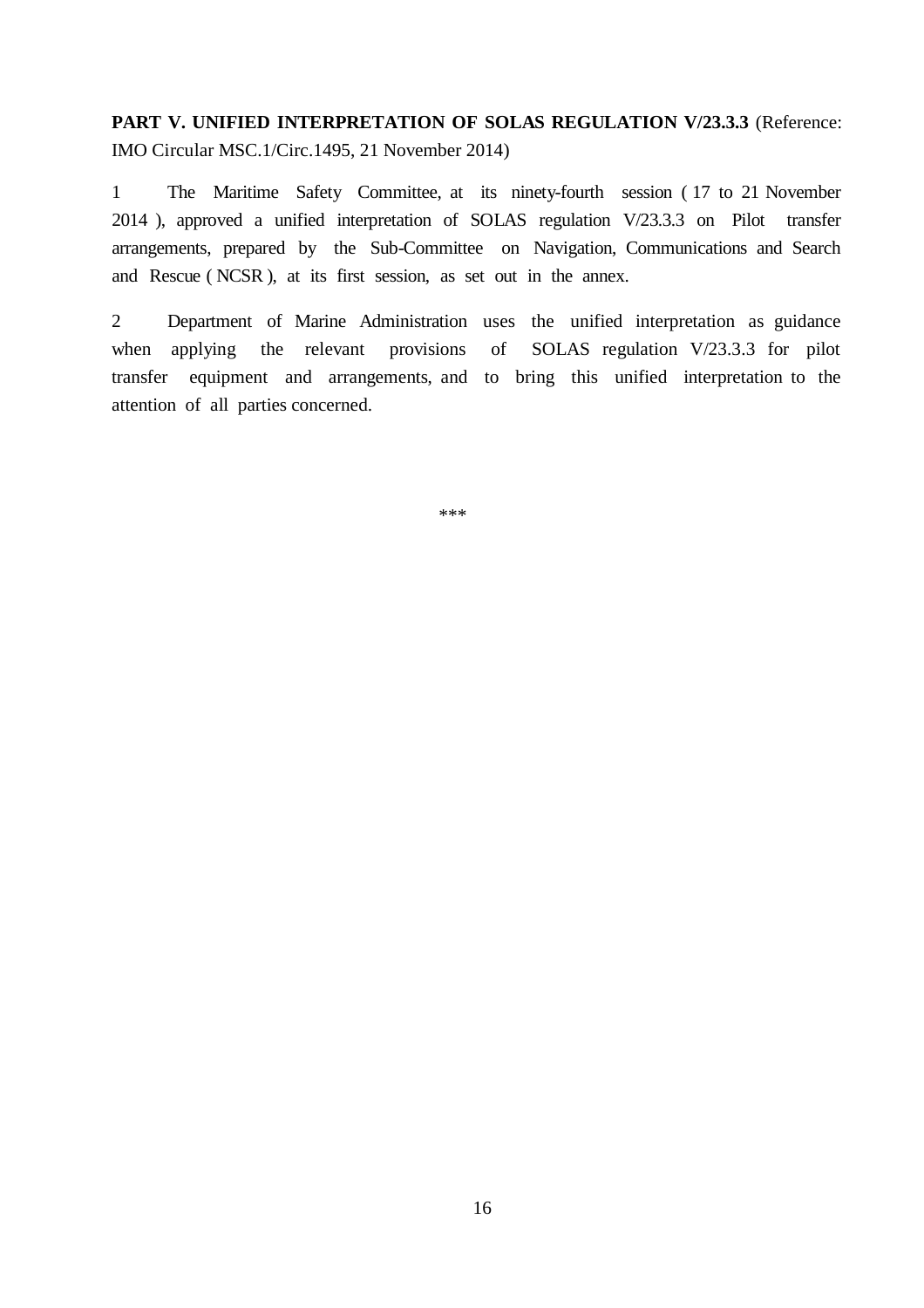#### **ANNEX**

#### **UNIFIED INTERPRETATION OF SOLAS REGULATION V/23.3.3**

#### **SOLAS regulation V/23.3.3 states:**

Safe and convenient access to, and egress from, the ship shall be provided by either:

- .1 a pilot ladder requiring a climb of not less than 1.5 m and not more than 9 m above the surface of the water so positioned and secured that:
- .1.2 the single length of pilot ladder is capable of reaching the water from the point of access to, or egress from, the ship and due allowance is made for all conditions of loading and trim of the ship, and for an adverse list of  $15^{\circ}$ ; the securing strong point, shackles and securing ropes shall be at least as strong as the side ropes; or
- .1.3 an accommodation ladder in conjunction with the pilot ladder ( i.e.a combination arrangement ), or other equally safe and convenient means, whenever the distance from the surface of the water to the point of access to the ship is more than 9 m.

#### **Interpretation**

Sub paragraphs 1 and 2 of SOLAS regulation V/23.3.3. address two different and distinct arrangements – the former when only a pilot ladder is provided; the latter when a combined arrangement of "an accommodation ladder used in conjunction with the pilot ladder" is provided.

1 SOLAS regulation V/23.3.3.1 limits the climb to not more than 9 m on a single ladder. If only a pilot ladder is to be used, the maximum height of 9 m from the "safe and convenient access to, and egress from, the ship" to the surface of the water is to include consideration of an adverse list of 15°.

2 SOLAS regulation V/23.3.3.2 and section 3 of resolution A.1045( 27 ) applies to a combined arrangement of "an accommodation ladder used in conjunction with the pilot ladder" for "Safe and convenient access to, and egress from, the ship" for which a 15° list requirement does not apply.

17